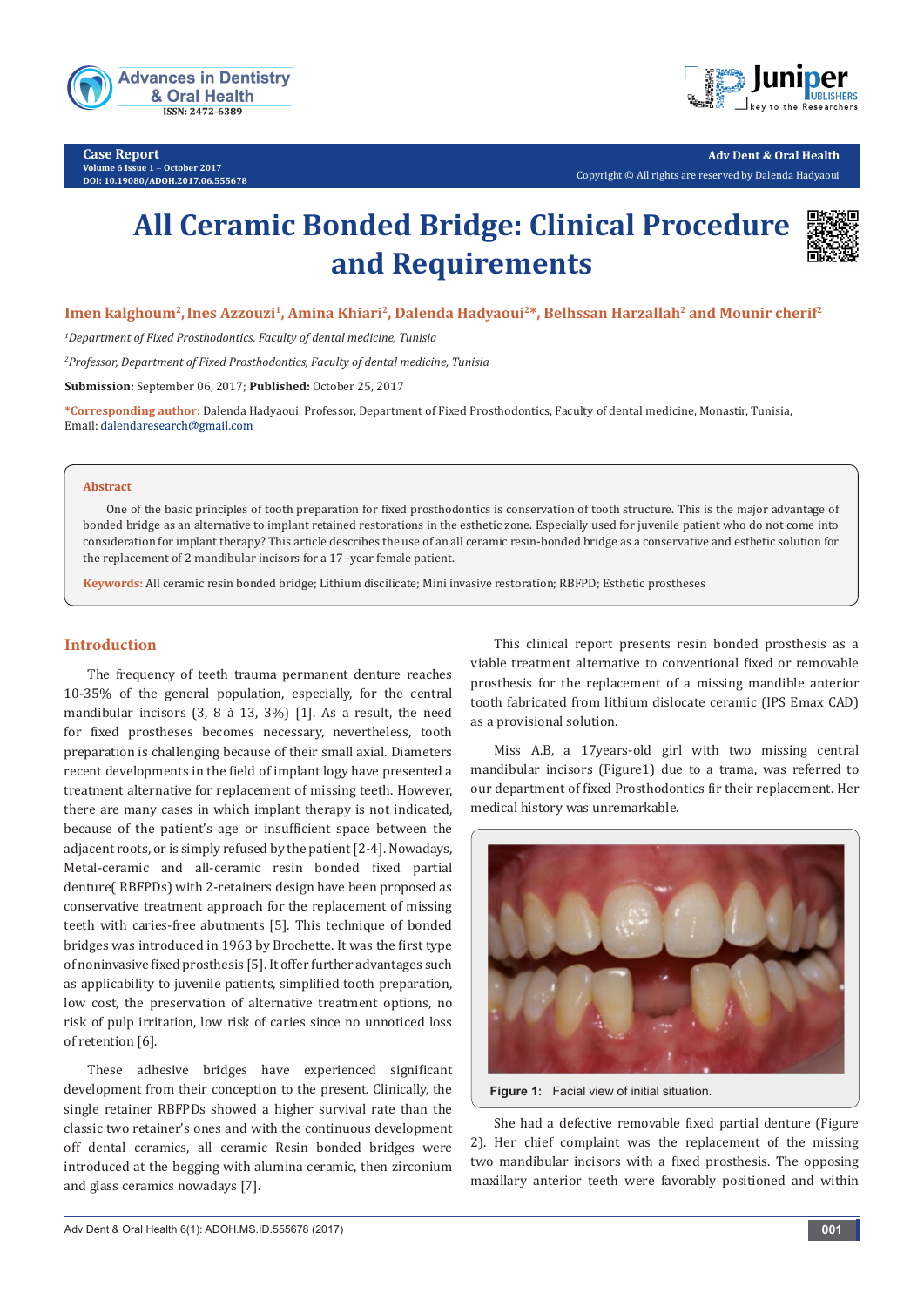normal physiological tooth mobility (Figure 3). Implant seems to be a good solution but the patient was 17 years old under the age of minor surgery. As lingual part of mandibular incisors are out of the occlusal bite in the anterior teeth, and the sufficient length of the abutments teeth which were vital and aligned; the indication of resin bonded bridge was retained. As a provisional solution under the age of periodontal maturation is achieved (about 20 years).



**Figure 2:** the defective RPD.



Patients with small edentu¬lous spans bounded by sound teeth are good candidates for RBFPDs.

The potential abutment teeth should be healthy, unretired or minimally restored, free of caries and periodontal disease, and have an adequate crown height and width. A non mobile tooth with an adequate surface area of enamel provides an ideal abutment. Although the young are more likely to have sound teeth, deboned rates are higher among people under 30 years of age [8].

#### **Clinical procedure**

The diagnostic cast was waxed to model cast to assess the size and form of mandibular incisors. The preparation edges were drawn on the model cast and then reported on teeth (Figure 3). The two lateral incisors were minimally prepared. 0,5-mm lingual reduction of the enamel and a 1mm supragingival reduction extending to the centre of the inter¬proximal contact, with an incisal finish line 2mm short of the incisal edge for optimal esthetics.

The indicated preparation provides the seating of the restoration and optimal bond strength but not mechanical retention. A temporary bridge was realized by isomoulage technique using a silicon index and acrylic resin (Texton) and cemented with temporary non eugenol cement (Figure 4). A complete arch impression was made with a silicone impression material (high viscosity washed with a low viscosity), then was transferred to the laboratory to be casted (Figure 5).



**Figure 4:** provisional restoration.



**Figure 5:** Arch impression.



The master cast was checked. The limits of prepared surfaces were marked. Then the model was referred to the technician to be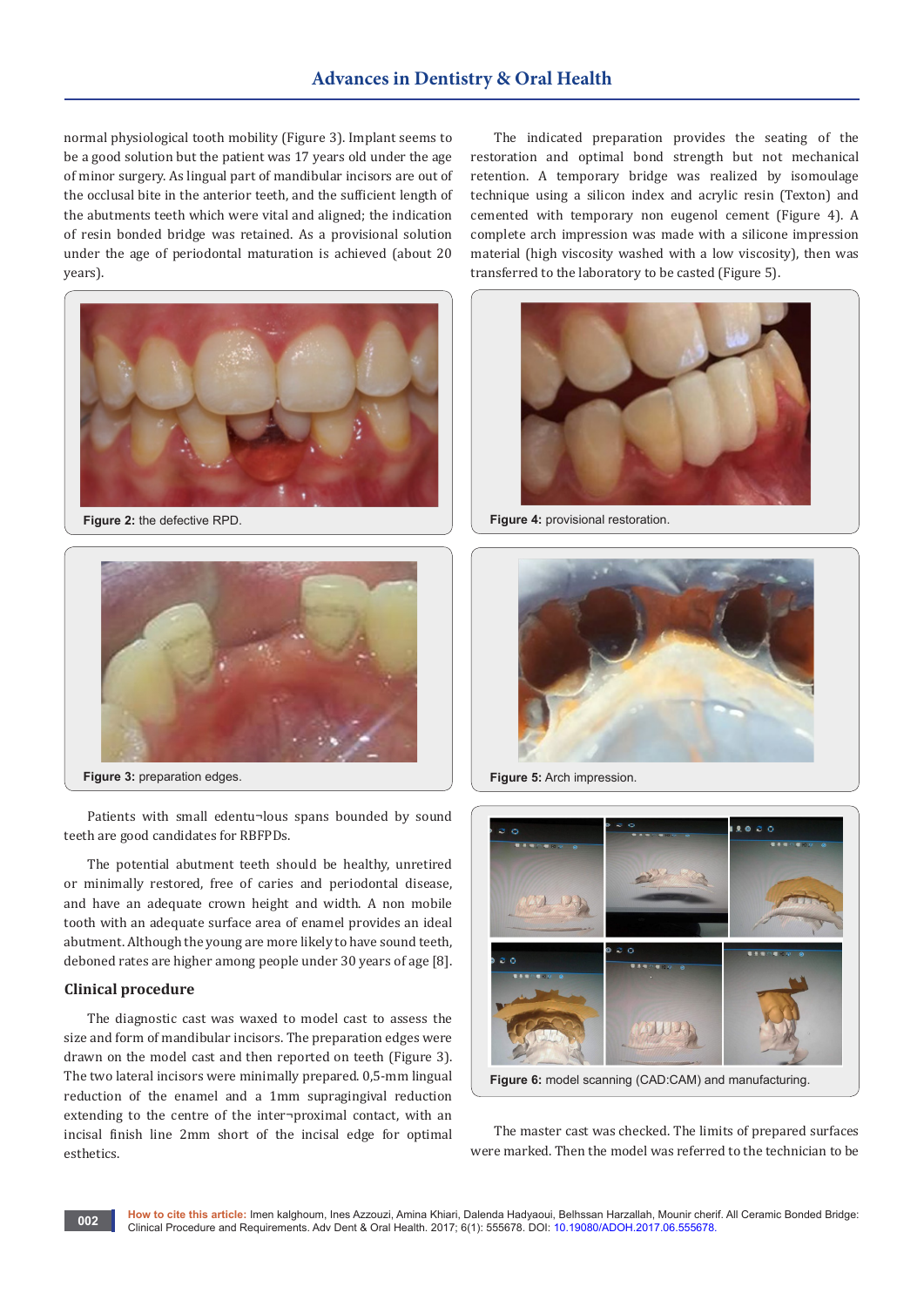scanned. Finally, the bonded bridge was manufactured with Emax Cad Cam technique which has the advantage of allying accuracy of adaptation and aesthetic outcome (Figure 6).

The resin bonded bridge with 2 retainers was checked intraorally in order to assess the complete seating of prosthesis, the ocuracy of marginal fit, besides, form of the pontic and tissue contact were assessed. Finally, for a secure bonding, the use of rubber dam was necessary (Figure 7), using a self-adhesive and self-etching resin Totaled (Figure 8). It was important to clean the prepared area. Teeth surfaces were cleaned and etched for 15sec and rinsed off using 37%phosphoric acid gel (Figure 9).



**Figure 7:** Application of hydrofluoric acid.



**Figure 8: Application of silage.** 

**003**



As for the prosthetic surface, hydrofluoric acid was applied for 20 seconds followed by thorough rinsing and drying (Figure 8), the external surface should be waxed in order to protect it from etching effects (Figure 9-11).



Figure 10: The protection of the external surfaces.



**Figure 11:** Drying.



**Figure 12:** Bonding material applied on the intra surface of retainers.

The restoration should be supported while the resin is cured. Gross excess resin can be removed after a spot cure. Light curing is then done in accordance with the resin manufacturer's recommendations, the occlusion is checked and the patient is instructed regarding adequate oral hygiene with regard to the restoration (Figure 12-15).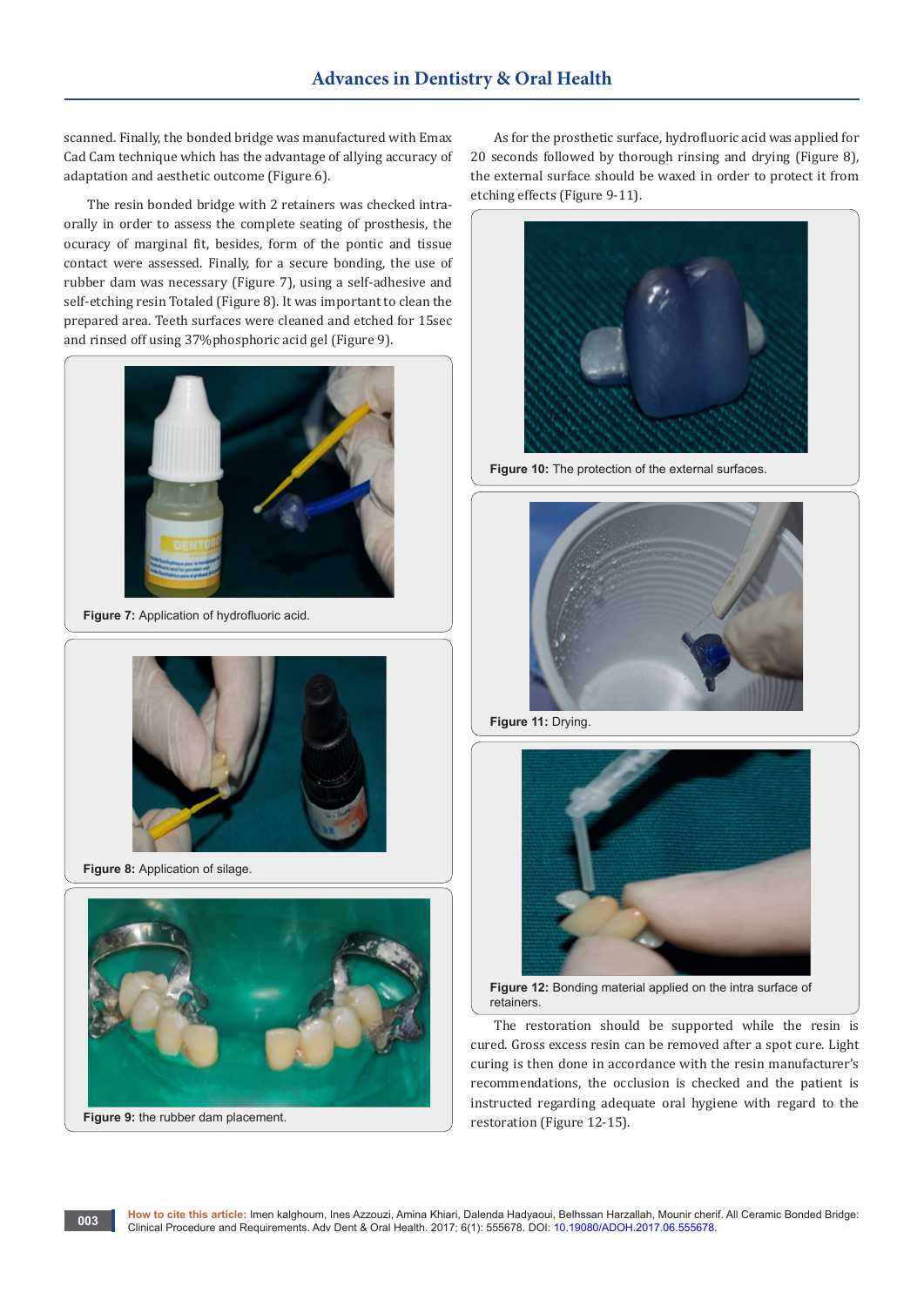

Figure 13: Seating of the bonded bridge.



**Figure 14: Final result showing natural mimicry.** 



### **Recalls**

A recall appointment should be scheduled 5 to 14 days after bonding for a short check and to take an alginate impression of the treated arch for archiving a model cast. Especially in our case for young patient, this cast might help to detect movement of teeth at an early stage and to fabricate a broken retainer if necessary. The patient subsequently joins a regular recall plan (Figure 16).



**Figure 16:** Final result after 14 days.

#### **Discussion**

This clinical report describes a treatment option for the provisional replacement of 2 missing mandible anterior teeth using all ceramic bonded bridge fabricated from lithium discilicate the patient was satisfied with the outcome. The use of metal retainers would compromise esthetics by display of metal through the gingival embrasures, so the use of an all ceramic resin bonded prosthesis would result in an esthetic outcome: IPS e max cad is a lithium discilicate glass ceramic with flexural strength of about 400 MPA, and it's an etch able ceramic and permits a strong and durable resin-ceramic bond [4].

Case reports on the use of this procedure as a provisional treatment continue to be published [8,9]. Poyser et al. [10] recommend the Rochette bridge as an alternative to an acrylic resin removable partial denture. Al-Wahadni & Al-Omari [11] calculated a 90.5% success rate over the short term (35 months) for 21 RBFPDs used as provisional prostheses immediately following tooth extraction. However, the RBFPD is consid¬ered as a definitive solution for short edentulous bounded by healthy teeth. The literature search identified one meta-analysis on survival, success and complication rates of different fixed partial denture [12]. Prospective and retrospective studies on patients with fixed prostheses with a follow-up time of at least 5 years were included. The 5-year survival rate of conventional bridges was 93.8% and 87.7% for resin-bonded bridges for both one and two rings. After 10 years of function, the survival rate decreased to 89.2% conventional bridges and to 65% for resin-bonded bridges [13].

One prospective study examined the survival rates of 38 allceramic resin-bonded bridges [14]. Bridges the survival rates were 60.3% for the two-retainer resin-bonded bridges and 90.9% for the single retainer wing resin-bonded bridges. In our case, the use of two retainer design was preferred because two teeth are missing and the similar mobility of mandibles laterals reduces the interabutment stresses that tend to cause deboning. Concerning